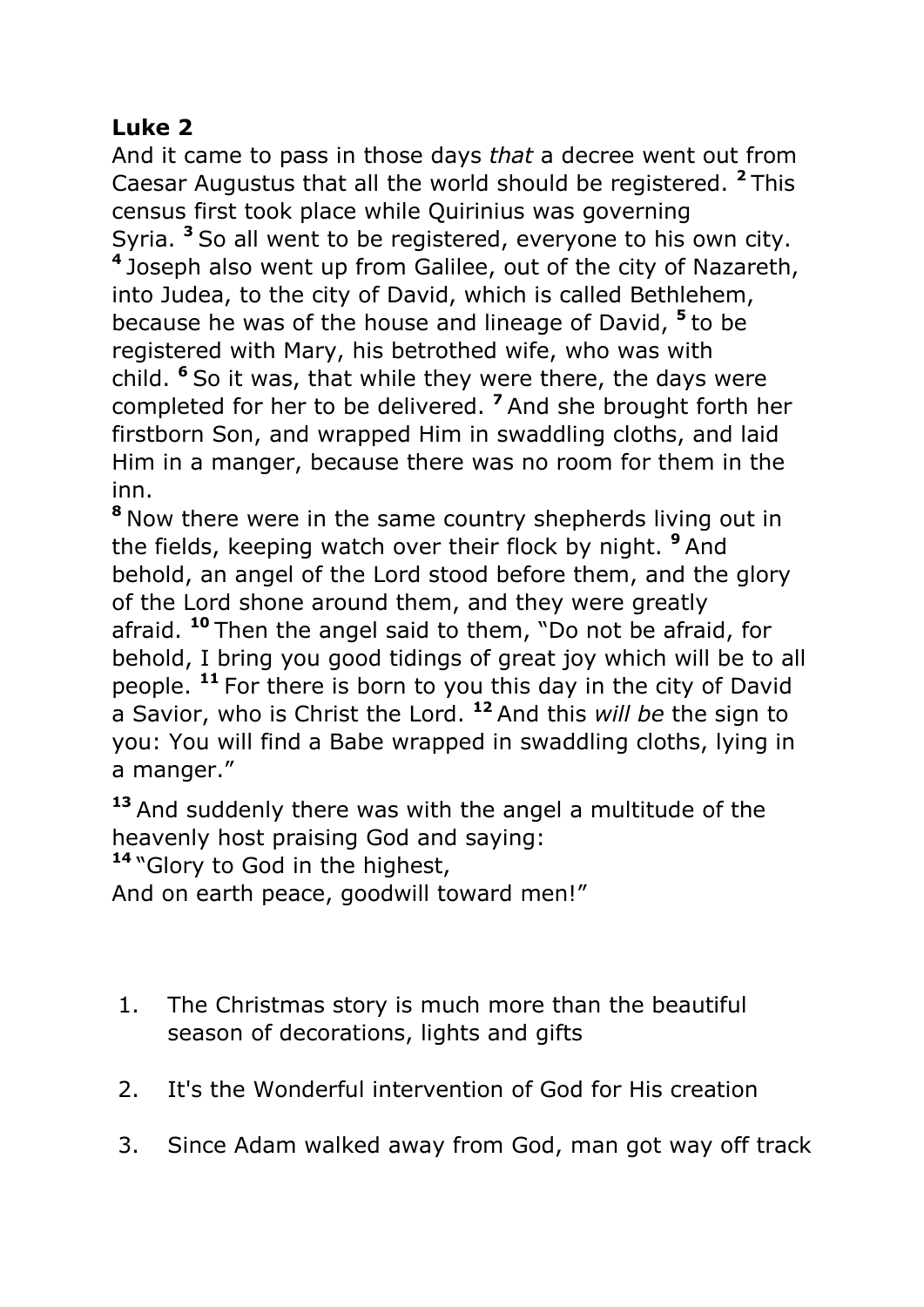- a. God began preparing humanity with pictures and types to prepare us for Jesus
	- i. The skin covering for Adam was the first picture
	- ii. Noah's Ark is a picture of Jesus
	- iii. Abraham's sacrifice with Isaac
	- iv. Passover
- b. To drive the point even further, God sends the law to bring us to Christ,
	- i. The list of do's & don'ts
		- 1. Its designed to bring humanity back to God
		- 2. Religion adds to the law and gets more off track
- c. God sent messenger after messenger saying the Messiah will be here soon
- d. No one took notice
	- i. All went about their business as usual
		- 1. That meant getting way off track

a. Man is lost & doesn't know it

- 4. God sends angels to get our attention
	- a. Voices from heaven helping us find our way
	- b. **GPS -** Global positioning system
- 5. This GPS system seems to be causing more chaos than good initially
	- a. Gabriel appears to Zechariah and tells him a son will be born
		- i. Now?
		- ii. After all these years?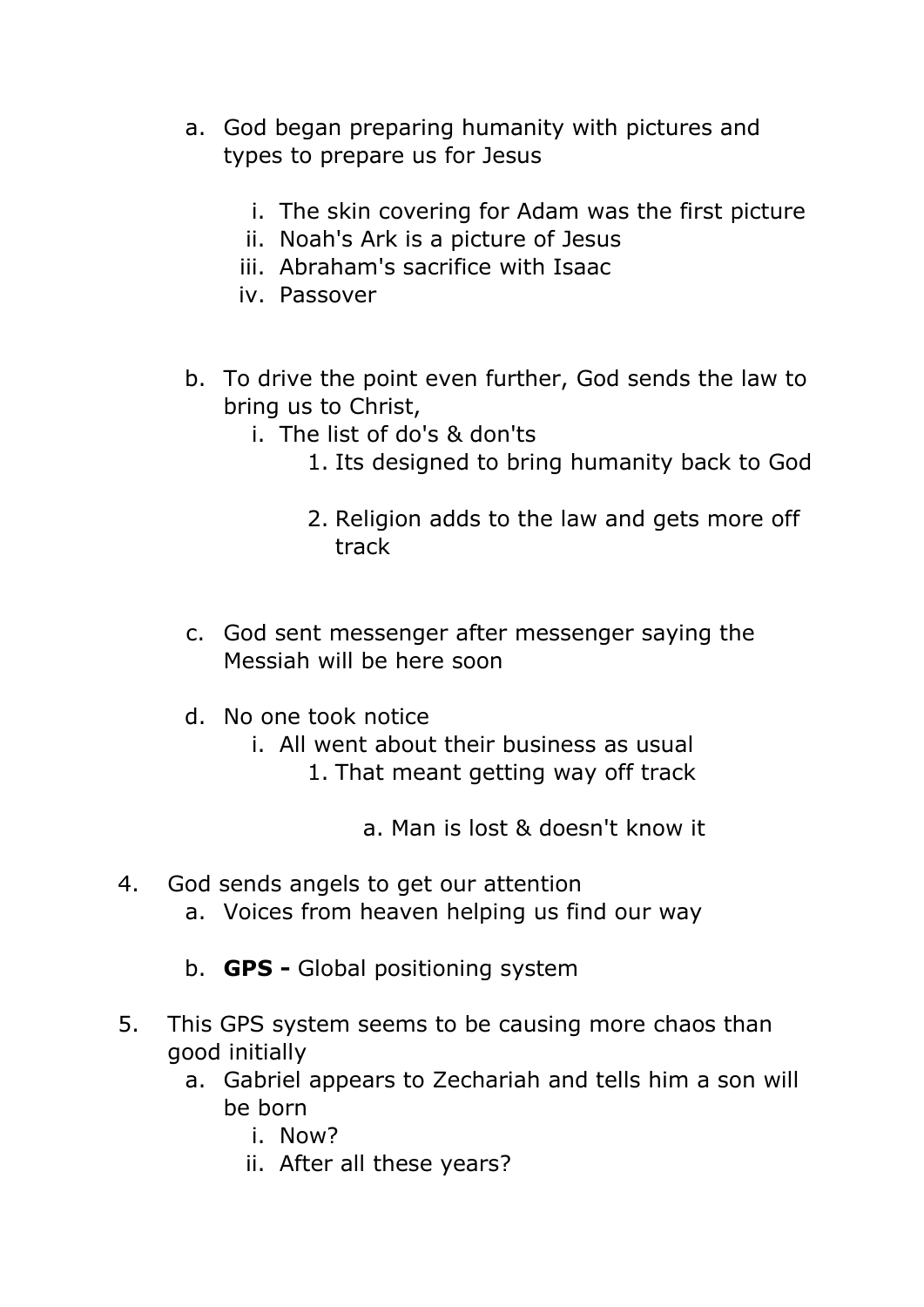- b. Gabriel appears to Mary to tell her that she'll have a Son who is the savior; The Son of God
	- i. Now?
	- ii. I'm engaged to be married soon
		- 1. What would people think?
		- 2. What will Joseph think?
	- iii. **Joseph** who would believe him?
		- 1. It seemed like the worst time ever
		- 2. People would think either he's the father fornication
		- 3. Or they may think that Mary lived a double life
- c. A few months later, Caesar calls for a Census i. Now?
	- ii. Bethlehem is about 80 miles away on from Nazareth & Mary is about due to have her baby
		- 1. Now?
- d. They look for room in the Inn and it was full
	- i. Of all the times for this inconvenience
		- 1. Now?
			- a. "God, are you sure this is how things should be?"
- 6. In the natural, everything that could go wrong was going wrong
	- a. But God is in heaven and directing these events

### **7. GPS**

- i. Good news
- ii. Proclamation to the unexpected
- iii. Salvation for all people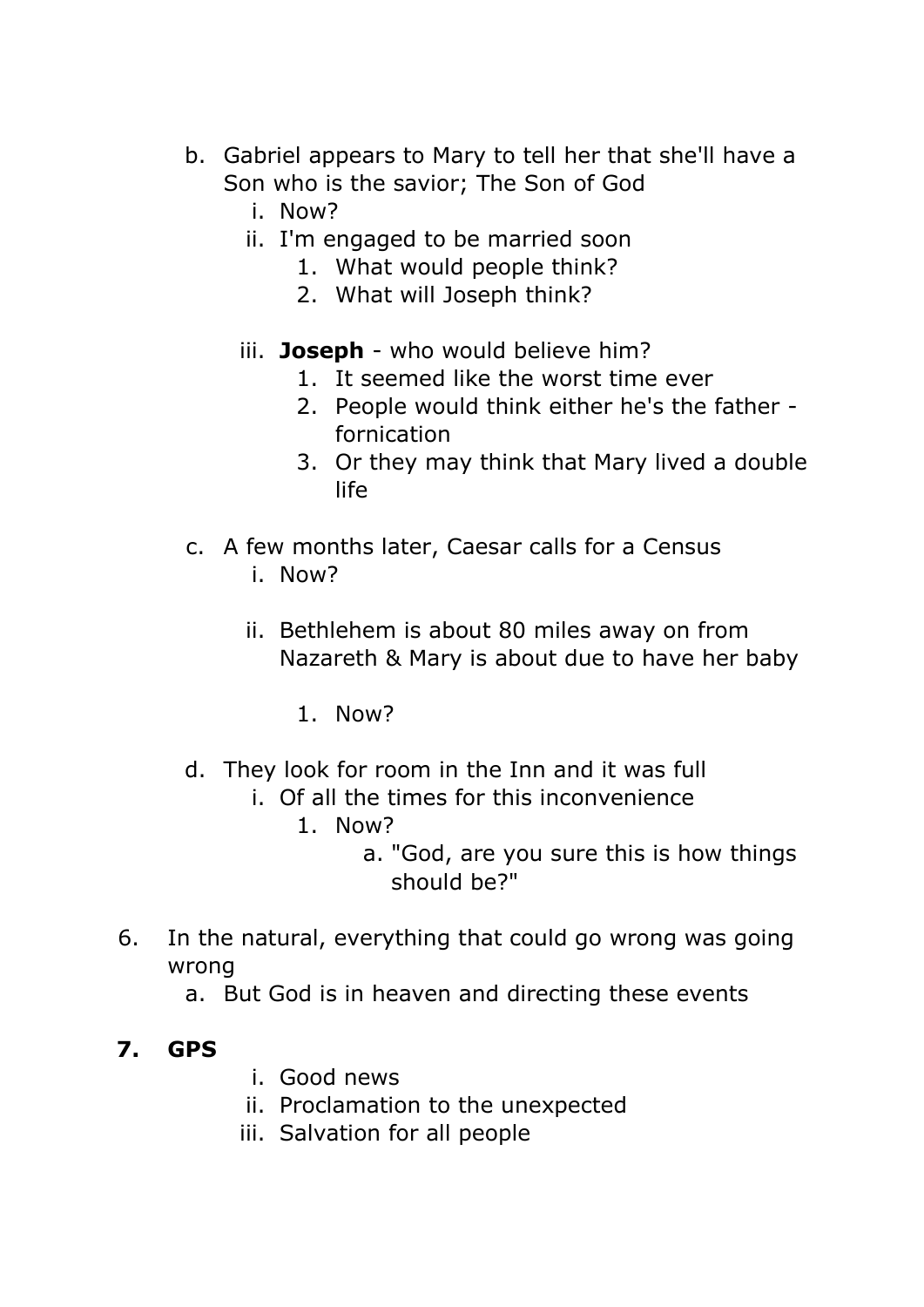### **I. G**ood news

- **a. All things** work together for good… (Romans 8:28)
	- i. Zechariah had to wait for the events to take place for his son John to be born
	- ii. Mary had to be still single so that Jesus would be conceived by the Holy Spirit
	- iii. The census had to happen now so that Joseph would leave Nazareth & Jesus would be born in Bethlehem; fulfilling scripture
	- iv. The Inn was full so that a stable would be available
		- 1. So that all who wanted, could approach and visit the New King
		- 2. If our King was born in a palace, only royalty would be able to approach Him a. He humbled Himself and was born with barn animals so that all could approach Him
	- v. Sometimes, things happen at the most awkward times
		- 1. That's part of God's plan to make it all work
			- a. So long as I'm not manipulating the issue, I'm to trust God and only believe
	- vi. We went from
		- 1. Failing business
		- 2. Church that split
		- 3. Financial hardship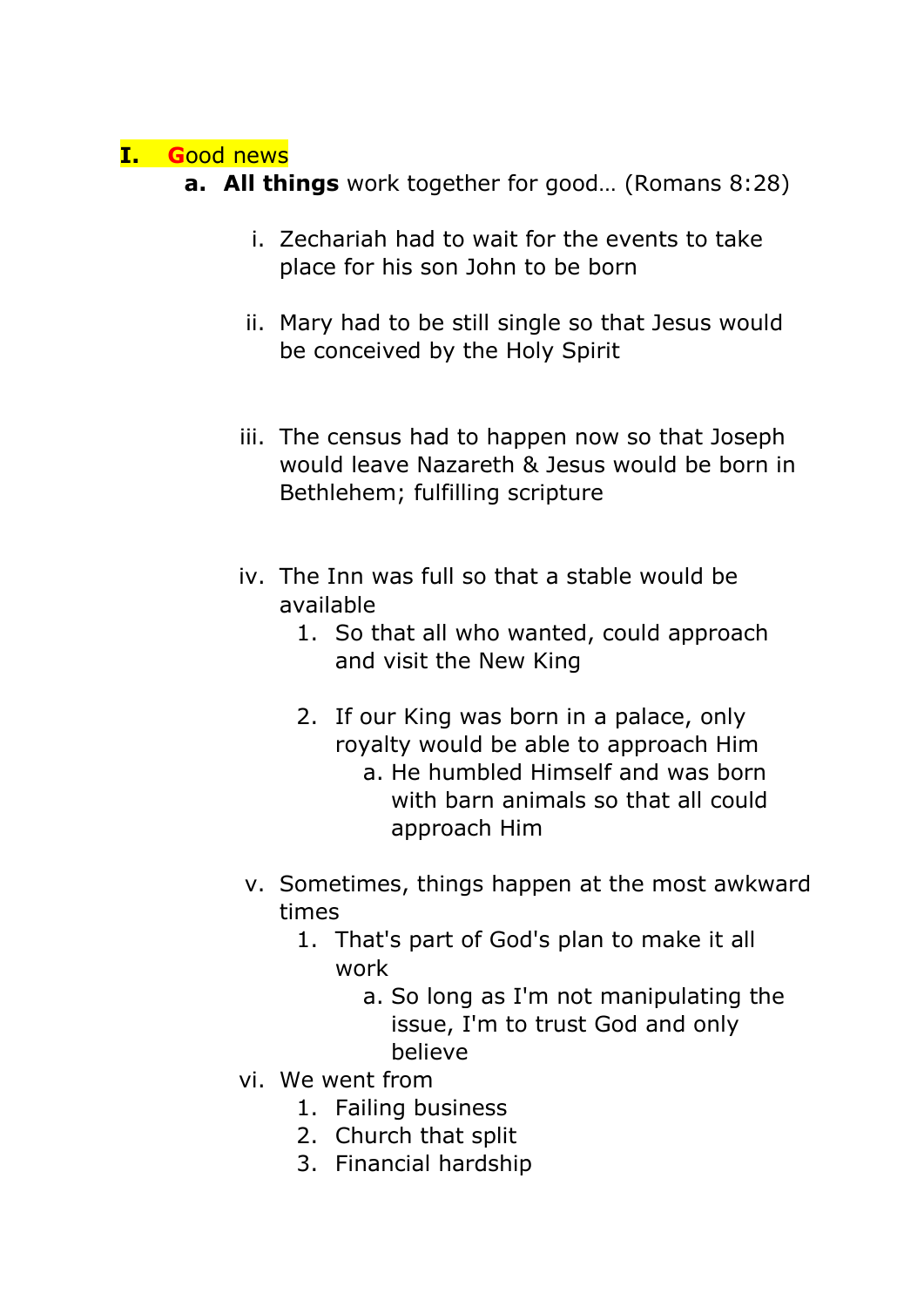- a. We wondered, what is going on?
- vii. Good news is that all things work together for my good

#### **b. Good news is that now God is near**

- i. He initiates the relationship
- ii. It comes in one of the most intimate forms of human relationships
	- 1. A mother with her first born child
	- 2. There is nothing more precious than that
		- a. Holding the Son of God with the tenderness and love of a mother helps us understand the tender heart of God who wants to hold us the same way
	- 3. **Isaiah 49:15** "Can a woman forget her nursing child, or lack compassion for the child of her womb? Even if these forget, yet I will not forget you
- iii. God is not far as people once thought
- iv. When Adam sinned, he thought God was angry with him and he hid
	- 1. Instead, God said "Adam, where are you" a. Come back to me
		- b. You walked away, come home
- v. **Psalm 145:18** The Lord is near to all who call on him, to all who call on him in truth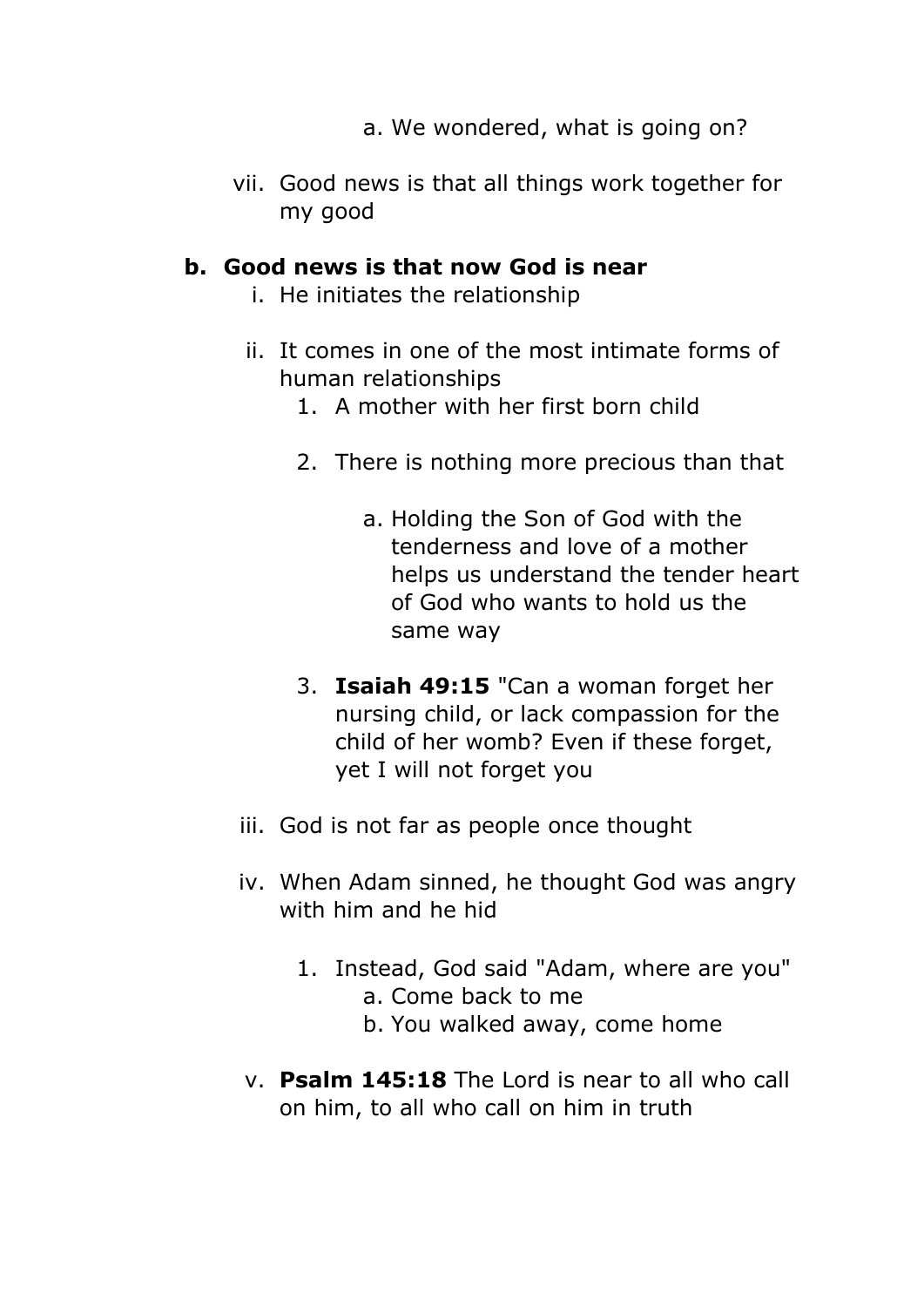- vi. Knowing that King Jesus is near and wants to hold us as a mother holds a child is good news
- **II.** Proclamation to the unexpected
	- a. Angels appear to shepherds in the field
	- b. Why shepherds?
		- i. Bible Almanac Shepherds were distrusted in Jesus' day as being a wild bunch (**Bell**)
		- ii. They were outcasts of society
			- 1. Jews didn't respect them
			- 2. Egyptians thought they were an abomination
				- a. They are outcasts
			- **3. God delights in the outcasts**
			- 4. God loves taking in the forgotten
		- iii. The proclamation of the good news usually goes to the unexpected
			- 1. Weakest, the ignored, the youngest first
				- a. Jacob was the youngest
				- b. Gideon was the weakest
				- c. Hannah was barren & made fun of
				- d. David was forgotten by his family
		- iv. Yet something is obvious in these characters
		- v. In their weak condition, the Bible mentions important elements in their life
			- 1. Jacob sought a blessing from God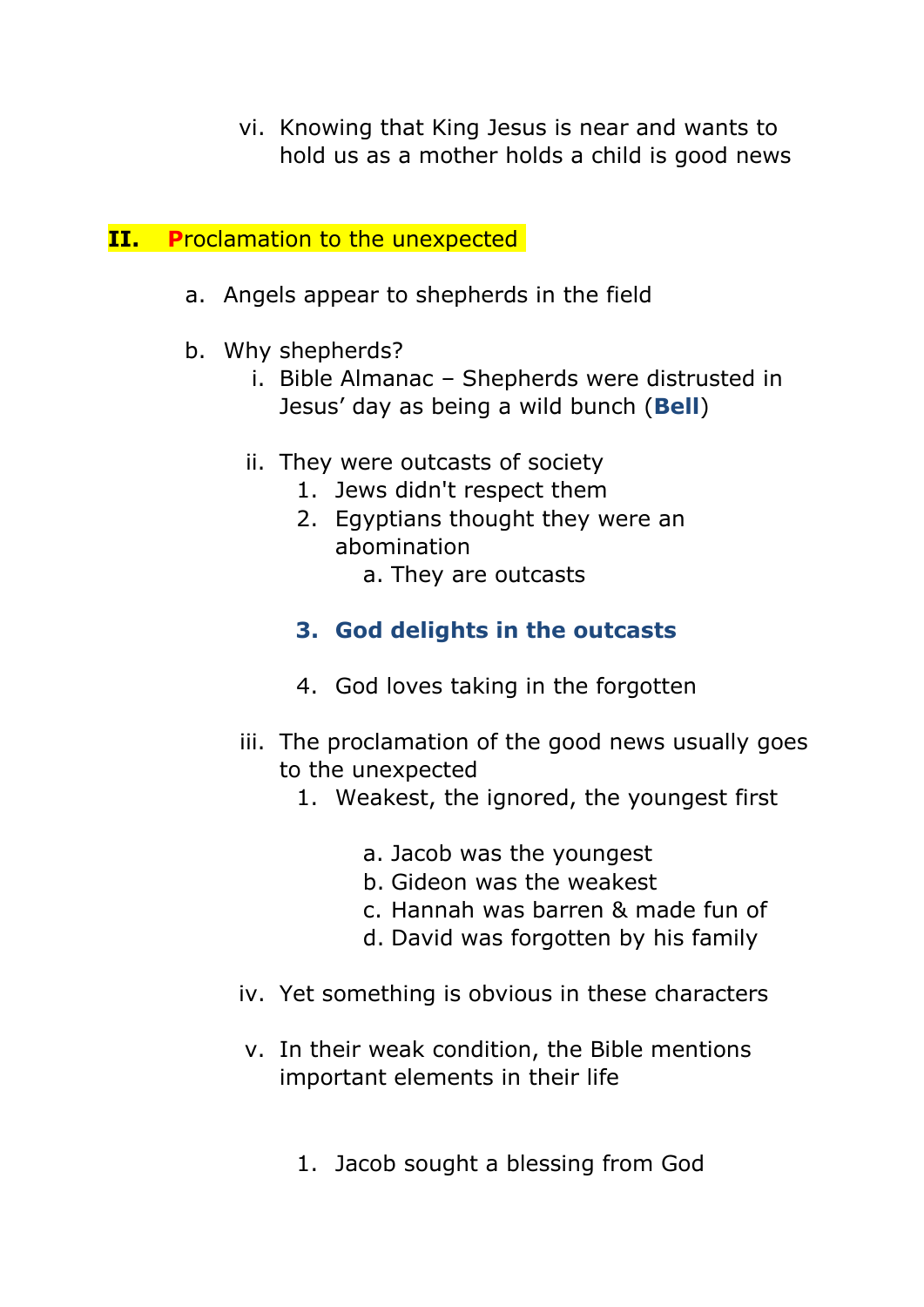- 2. Gideon was searching for bread
- 3. Hannah poured her heart out in prayer
- 4. David worshiped the Lord
- 5. The shepherds were watching by night
- c. We may be of the unexpected category
	- i. We can learn from the examples in scripture
		- 1. Seek God
		- 2. Search out for bread
		- 3. Pray
		- 4. Worship
		- 5. Watch be alert
- d. Because the proclamation is for you
	- i. If you are weak, forgotten, made fun of
		- 1. Allow your faith to rise this morning and take this word for you
			- a. God wants to proclaim this good news to you

#### **III. S**alvation for all people

- a. Vs. 11 For there is born to you this day in the city of David a **Savior**, who is Christ the Lord.
- b. This child is born as a gift to you
- c. The key is for all people
	- i. **John 3:16** For God so loved the world…
	- ii. **2 Pet 3:9** {The Lord} is longsuffering toward us, not willing that any should perish but that all should come to repentance
- d. We can use the word rescued to explain salvation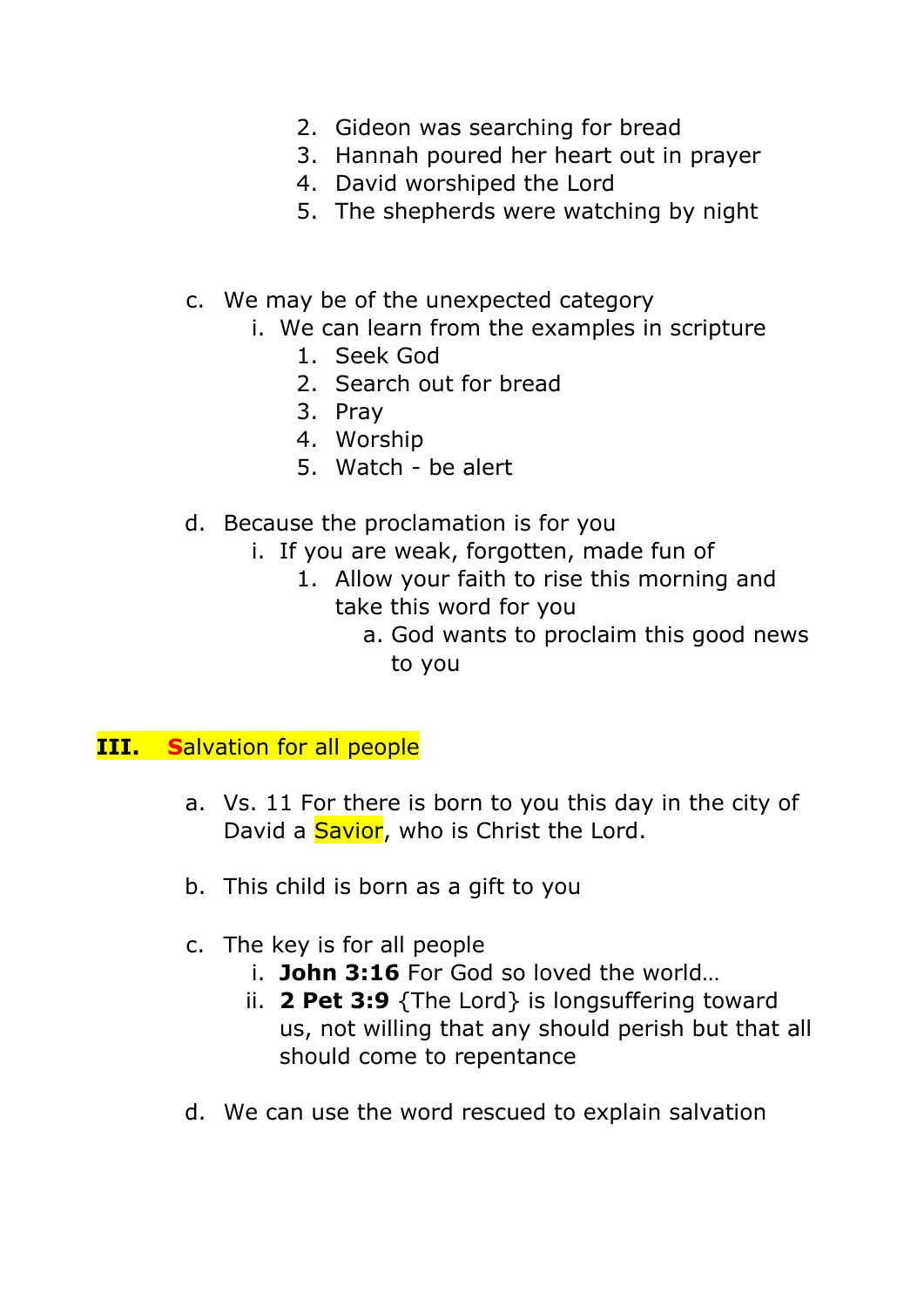- e. When someone is drifting in the ocean, to rescue them is to save them
- f. This is the picture of what God is doing with the arrival of the new born child in Bethlehem
	- i. He's bringing the rescuer; savior
- g. He rescued humanity from the grip of sin
	- i. Salvation became up close and personal
	- ii. God became human to relate to us and take our place
	- iii. Illustration:
		- 1. A hospital patient was in an accident and is left with the sense of smell only. Her mother wanted to communicate her presence, so used a perfume the girl would remember as her mom's. Now the perfume is not the mother's essential nature, but is an extension of her real self to communicate on the girl's level. God also is not essentially a body, but he became human. He extended Himself to communicate on our level so we could respond. (**Bell**)
	- iv. A gift to relate to, learn from, and believe in
	- v. Believe that He is the substitution who takes our place and gives us His
- h. No one is beyond the gift of God's Grace
	- i. The only barrier is man's will